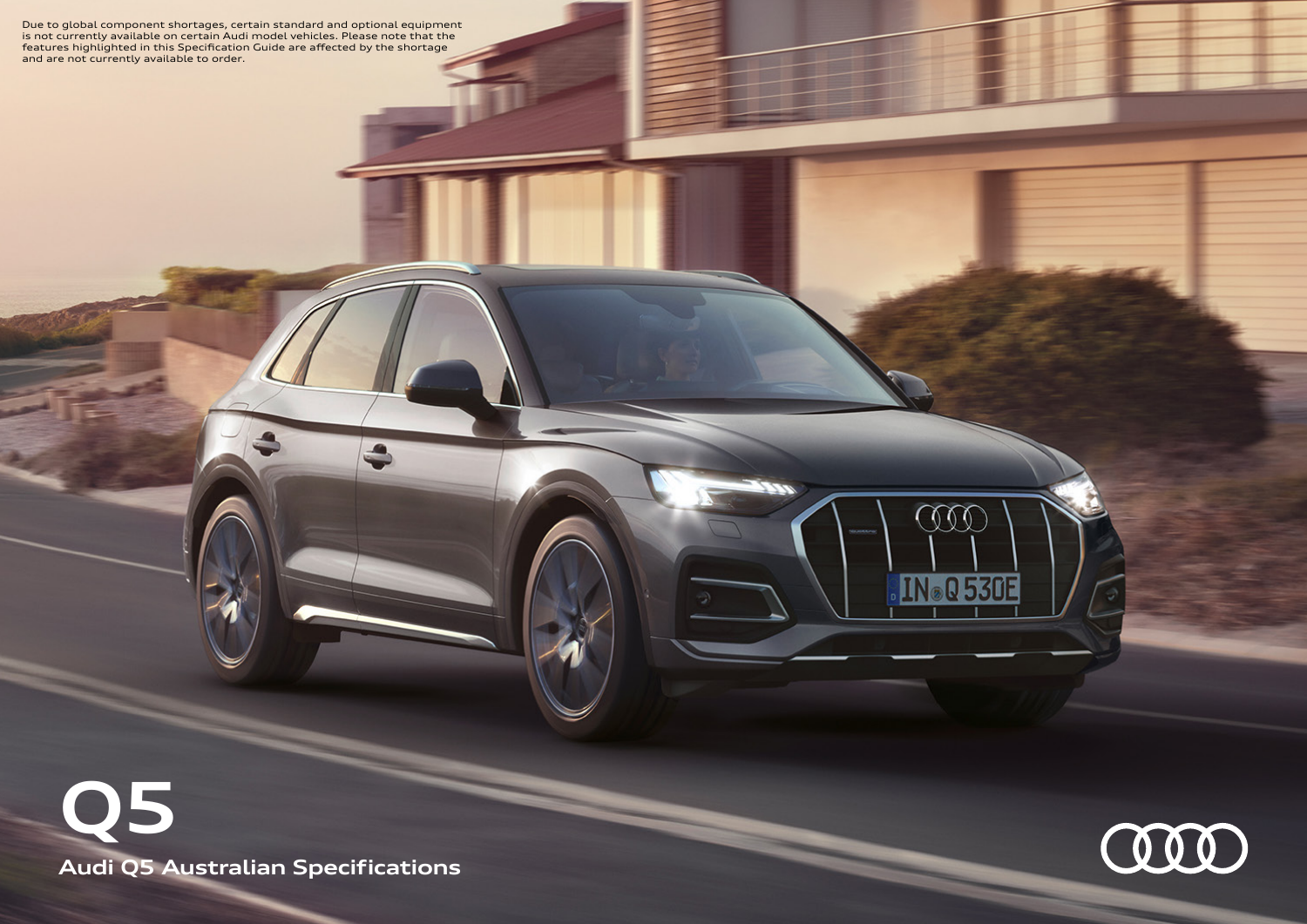|                                                                            | <b>Q5 40 TDI</b><br>quattro                                                                                     | <b>Q5 45 TFSI</b><br>quattro                                                                                                    | <b>Q5 50 TDI</b><br>quattro                                                                              |
|----------------------------------------------------------------------------|-----------------------------------------------------------------------------------------------------------------|---------------------------------------------------------------------------------------------------------------------------------|----------------------------------------------------------------------------------------------------------|
| <b>Technical data</b>                                                      |                                                                                                                 |                                                                                                                                 |                                                                                                          |
| Engine type                                                                | 4-cylinder inline diesel engine with<br>turbocharging and 12V Mild Hybrid<br>Electric Vehicle technology (MHEV) | 4-cylinder inline petrol engine with fuel<br>injection, turbocharging and 12V Mild<br>Hybrid Electric Vehicle technology (MHEV) | 6-cylinder diesel engine with<br>turbocharging and 48V Mild Hybrid<br>Electric Vehicle technology (MHEV) |
| Capacity (cc)                                                              | 1,968                                                                                                           | 1,984                                                                                                                           | 2,967                                                                                                    |
| Power (kW/rpm)                                                             | $150/3,800 - 4,200$                                                                                             | $183 / 5,000 - 6,500$                                                                                                           | $210 / 3,500 - 4,000$                                                                                    |
| Torque (Nm/rpm)                                                            | $400 / 1,750 - 3,250$                                                                                           | $370 / 1,600 - 4,500$                                                                                                           | $620 / 1,750 - 3,000$                                                                                    |
| Driveline                                                                  | quattro with ultra technology                                                                                   | quattro with ultra technology                                                                                                   | quattro                                                                                                  |
| Transmission                                                               | 7-speed S tronic                                                                                                | 7-speed S tronic                                                                                                                | 8-speed tiptronic                                                                                        |
| Start-Stop system                                                          |                                                                                                                 |                                                                                                                                 | ٠                                                                                                        |
| Acceleration (sec) 0-100km/h                                               | 7.6                                                                                                             | 6.3                                                                                                                             | 5.7                                                                                                      |
| Top speed in km/h                                                          | 222                                                                                                             | 237                                                                                                                             | 240                                                                                                      |
| Unladen weight in $kq^1$                                                   | 1,880                                                                                                           | 1,825                                                                                                                           | 2,010                                                                                                    |
| Maximum towing weight (braked) in kg                                       | 2,000                                                                                                           | 2,000                                                                                                                           | 2,000                                                                                                    |
| Maximum ball weight in kg                                                  | 200                                                                                                             | 200                                                                                                                             | 200                                                                                                      |
| Fuel consumption (combined)                                                |                                                                                                                 |                                                                                                                                 |                                                                                                          |
| $\blacktriangleright$ Litres per 100 km <sup>#<math>\triangle</math></sup> | $5.4^{\circ}$                                                                                                   | $8.0^{\circ}$                                                                                                                   | $6.8^{\triangle}$                                                                                        |
| ► $CO2$ emissions grams per km <sup>-<math>#</math></sup>                  | $143^{\circ}$                                                                                                   | 1824                                                                                                                            | $180^\circ$                                                                                              |
| Variants                                                                   |                                                                                                                 |                                                                                                                                 |                                                                                                          |
| Q5                                                                         | $\bullet$                                                                                                       | ٠                                                                                                                               | —                                                                                                        |
| Q5 Sport                                                                   |                                                                                                                 |                                                                                                                                 | —                                                                                                        |
| Q5 S line                                                                  |                                                                                                                 | $\overline{\phantom{0}}$                                                                                                        |                                                                                                          |

 $\bullet$  = Standard  $\mid$   $\Box$  = Optional equipment  $\mid$  - = Not available  $\mid$  NCO = No cost option

<sup>∆</sup> Figures are calculated on the basis of 19 inch wheels.

~ Figures are calculated on the basis of 20 inch wheels

Fuel consumption, CO2 data, energy consumption and range figures (as applicable to the vehicle in question) are derived from laboratory testing in accordance with 81/02. Factors including but not limited to driving style,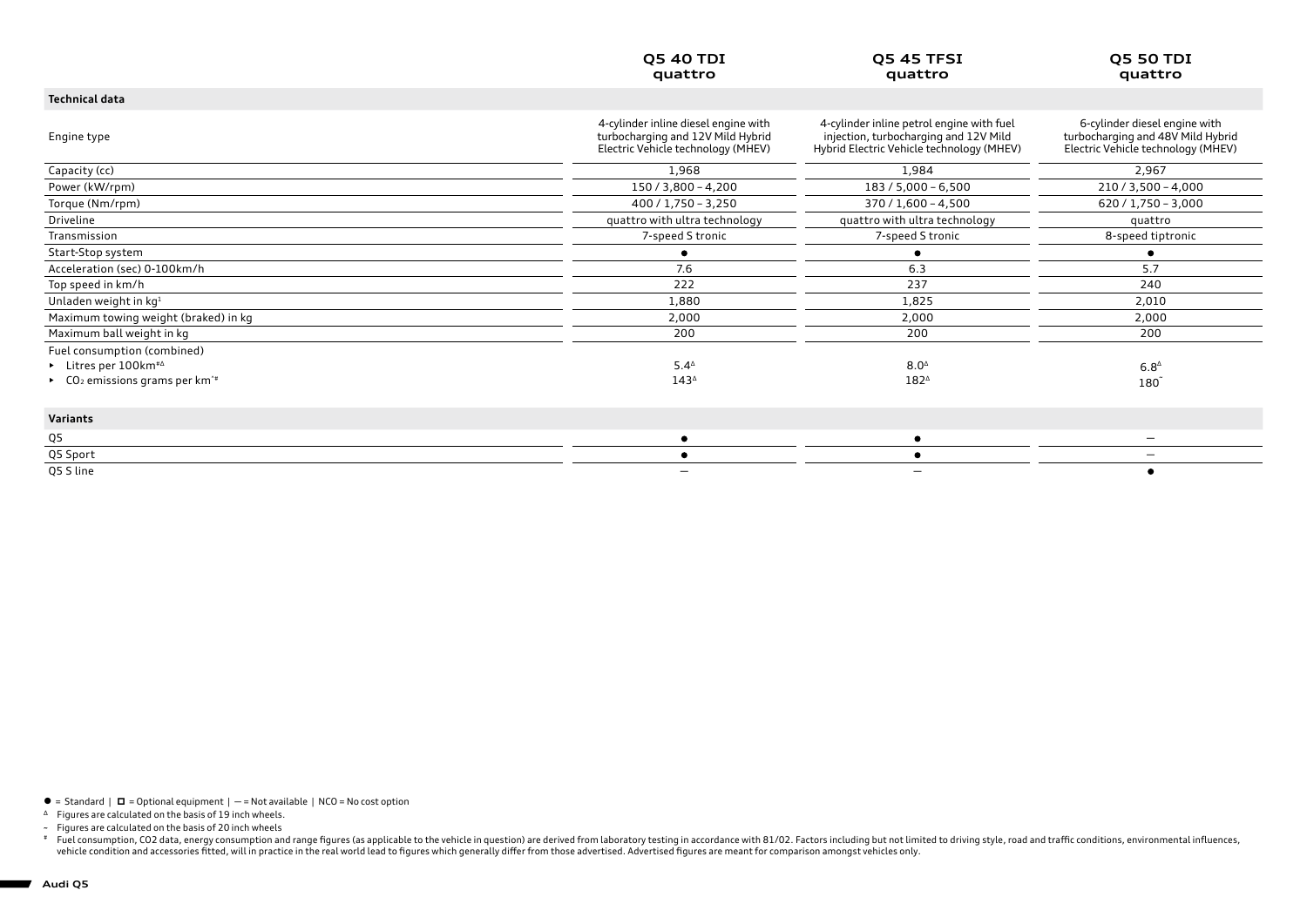| <b>Packages</b>                                                                                                                                                                                                                                                                                                                                                                                                                                                                                                                           | Option<br>Code | Q5                                | Q5 Sport  | O5 S line |
|-------------------------------------------------------------------------------------------------------------------------------------------------------------------------------------------------------------------------------------------------------------------------------------------------------------------------------------------------------------------------------------------------------------------------------------------------------------------------------------------------------------------------------------------|----------------|-----------------------------------|-----------|-----------|
| Assistance package                                                                                                                                                                                                                                                                                                                                                                                                                                                                                                                        |                |                                   |           |           |
| Adaptive cruise control with Stop & Go, distance indicator, traffic jam assist and speed limiter <sup>2</sup><br>Park assist - searches for suitable bay and kerb-side parking spaces, and helps to steer the vehicle into the space <sup>2</sup><br>Exterior mirrors; heated, folding and auto dimming with kerb-side function on the passenger side<br>360 degree cameras - 4 wide-angle cameras cover the entire area immediately around the vehicle, providing a range of different views for<br>even easier manoeuvring <sup>2</sup> | WA2            | п                                 |           |           |
| Comfort package                                                                                                                                                                                                                                                                                                                                                                                                                                                                                                                           |                |                                   |           |           |
| Electrically adjustable steering column with memory and automatic entry and exit functions (Not currently available - Please refer to<br>disclaimer on the front cover of this Specification Guide)<br>▶ Rear seat bench plus with adjustable length and backrest angle                                                                                                                                                                                                                                                                   | WC7            |                                   | о         |           |
| Technik package                                                                                                                                                                                                                                                                                                                                                                                                                                                                                                                           |                |                                   |           |           |
| Audi Matrix LED headlights with dynamic front and rear indicators<br>Bang & Olufsen 3D Sound System - surround sound reproduction via 19 high-performance loudspeakers including subwoofer; 16-channel<br>amplifier with a total output of 755 watts<br>► Privacy glass - dark tinted rear and rear side windows (already standard on Q5 Launch Edition)<br>Head-up display - in colour with speed, navigation and assistance information (already standard on Q5 S line)                                                                 | <b>WXE</b>     |                                   | о         | о         |
| <b>Safety</b>                                                                                                                                                                                                                                                                                                                                                                                                                                                                                                                             |                |                                   |           |           |
| Active bonnet                                                                                                                                                                                                                                                                                                                                                                                                                                                                                                                             |                | ٠                                 |           |           |
| Airbags (eight in total) front airbags for driver and passenger, side airbags for front and rear passengers, head level curtain airbag for front<br>and rear                                                                                                                                                                                                                                                                                                                                                                              |                |                                   |           |           |
| Attention assist - provides a warning alert tone and visual signal if the system evaluates that the drivers attention may be lapsing                                                                                                                                                                                                                                                                                                                                                                                                      |                | $\bullet$                         | $\bullet$ |           |
| Audi pre-sense city with Autonomous Emergency Braking and pedestrian detection - detects impending collisions at up to 85 km/h and can<br>reduce speed by up to 40 km/h <sup>2</sup>                                                                                                                                                                                                                                                                                                                                                      |                |                                   |           |           |
| Audi pre-sense front – provides extended collision warnings and emergency braking up to the maximum vehicle speed <sup>2</sup>                                                                                                                                                                                                                                                                                                                                                                                                            |                | Included in Assistance<br>package |           |           |
| Audi pre-sense rear - helps to mitigate rear-end collisions within system limits through a series of measures including flashing the hazard lights<br>at high frequency to warn the surrounding traffic <sup>2</sup>                                                                                                                                                                                                                                                                                                                      |                |                                   | $\bullet$ |           |
| Electromechanical parking brake                                                                                                                                                                                                                                                                                                                                                                                                                                                                                                           |                | ٠                                 | $\bullet$ |           |
| Electronic Stabilisation Control (ESC) with electronic wheel-selective torque control, ABS, ASR, EDL and Brake Assist                                                                                                                                                                                                                                                                                                                                                                                                                     |                | $\bullet$                         | $\bullet$ |           |
| First aid kit, warning triangle and high visibility vests                                                                                                                                                                                                                                                                                                                                                                                                                                                                                 |                | $\bullet$                         | $\bullet$ |           |
| Hold assist - holds the vehicle on gradients indefinitely to enable smooth driving                                                                                                                                                                                                                                                                                                                                                                                                                                                        |                |                                   | ٠         |           |
| Hill descent control                                                                                                                                                                                                                                                                                                                                                                                                                                                                                                                      |                |                                   | $\bullet$ |           |
| Seat belts at front and outer rear with pre-tensioners and belt force limiters; 3 point seat belts for all passengers                                                                                                                                                                                                                                                                                                                                                                                                                     |                |                                   | ٠         | ٠         |
| Tyre pressure loss indicator                                                                                                                                                                                                                                                                                                                                                                                                                                                                                                              |                |                                   | ٠         |           |
| Seatbelt reminders for all passengers                                                                                                                                                                                                                                                                                                                                                                                                                                                                                                     |                |                                   |           |           |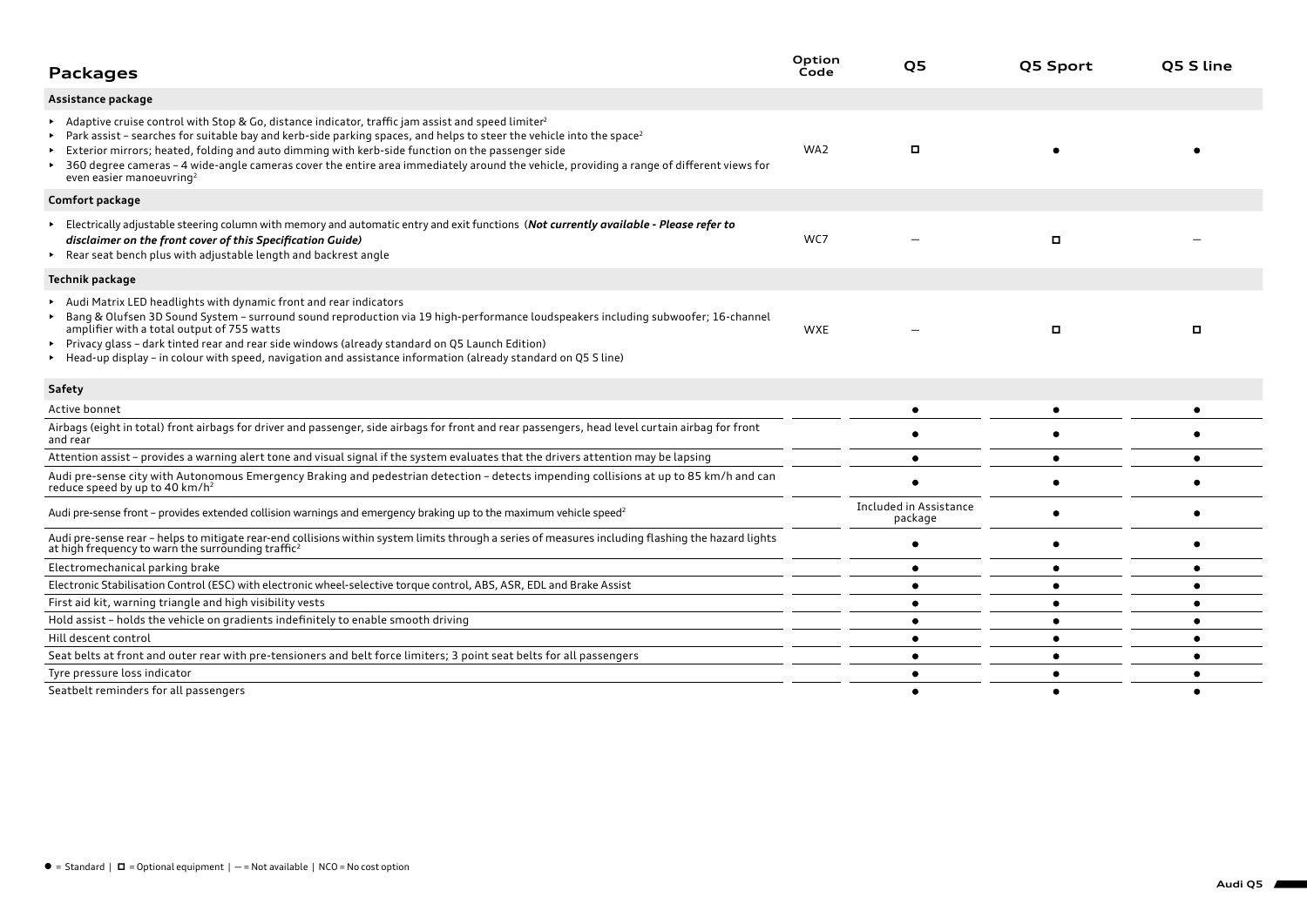|                                                                                                                                                                                                                                      | <b>Standard Equipment and Options</b>                                                                             |                          |                          |  | Option<br>Code             | Q5         | Q5 Sport                 | Q5 S line                |
|--------------------------------------------------------------------------------------------------------------------------------------------------------------------------------------------------------------------------------------|-------------------------------------------------------------------------------------------------------------------|--------------------------|--------------------------|--|----------------------------|------------|--------------------------|--------------------------|
|                                                                                                                                                                                                                                      | Wheels, suspension and driving dynamics                                                                           |                          |                          |  |                            |            |                          |                          |
|                                                                                                                                                                                                                                      | 19" alloy wheels in 5-double-arm design, contrasting grey, partly polished with 235/55 tyres                      |                          |                          |  |                            | $\bullet$  |                          |                          |
|                                                                                                                                                                                                                                      | 19" alloy wheels in 5-V-spoke design, contrasting grey, partly polished with 235/55 tyres                         |                          |                          |  |                            | <b>NCO</b> |                          |                          |
|                                                                                                                                                                                                                                      | 20" alloy wheels in 5-arm design with 255/45 tyres                                                                |                          |                          |  |                            | $\Box$     |                          |                          |
|                                                                                                                                                                                                                                      | 20" alloy wheels in 5-segment-spoke design, contrasting grey, partly polished<br>with 255/45 tyres                |                          |                          |  |                            |            |                          |                          |
|                                                                                                                                                                                                                                      | 20" Audi Sport alloy wheels in 5-V-spoke design, gloss anthracite black, partly polished with 255/45 tyres        |                          |                          |  |                            |            | о                        | $\Box$                   |
|                                                                                                                                                                                                                                      | 21" Audi Sport alloy wheels in 5-V-spoke offset design, gloss anthracite black, partly polished with 255/40 tyres |                          |                          |  | 451                        |            |                          | о                        |
| Audi drive select - allows the selection of six driving modes (additional allroad and lift modes with air suspension)                                                                                                                |                                                                                                                   |                          |                          |  | $\bullet$                  | $\bullet$  | $\bullet$                |                          |
| Adaptive air suspension - with variable ride height and dampening depending on drive select mode. Increased ground clearance when lift/<br>allroad mode is used and rear lowering mode for easier loading of the luggage compartment |                                                                                                                   |                          | 1BK                      |  | о                          | о          |                          |                          |
| Spare wheel, collapsible space saver                                                                                                                                                                                                 |                                                                                                                   |                          |                          |  |                            | $\bullet$  | $\bullet$                |                          |
| Paint finishes <sup>^</sup>                                                                                                                                                                                                          |                                                                                                                   | Q5 & Q5 Sport            | Q5 S line                |  |                            |            | Q5 & Q5 Sport            | Q5 S line                |
|                                                                                                                                                                                                                                      | <b>Brilliant black</b>                                                                                            | <b>NCO</b>               | $\overline{\phantom{0}}$ |  | Manhattan grey, metallic   |            | α                        | $\overline{\phantom{0}}$ |
|                                                                                                                                                                                                                                      | Ibis white                                                                                                        | <b>NCO</b>               | <b>NCO</b>               |  | Mythos black, metallic     |            | п                        | п                        |
|                                                                                                                                                                                                                                      | Quantum grey                                                                                                      | $\overline{\phantom{m}}$ | $\Box$                   |  | Navarra blue, metallic     |            | о                        | $\Box$                   |
|                                                                                                                                                                                                                                      | Matador red, metallic°                                                                                            | п                        | $\qquad \qquad -$        |  | Glacier white, metallic    |            | п                        |                          |
|                                                                                                                                                                                                                                      | District green, metallic°                                                                                         | о                        | о                        |  | Ultra blue, metallic       |            | $\qquad \qquad -$        | п                        |
|                                                                                                                                                                                                                                      | Floret silver, metallic                                                                                           | о                        | п                        |  | Daytona grey, pearl effect |            | $\overline{\phantom{0}}$ | п                        |

 $\bullet$  = Standard |  $\Box$  = Optional equipment | - = Not available | NCO = No cost option

^ Actual colour may vary from sample due to printing process, paint finish prices are not dependent on the model.

˚ Colours only available with contrasting paint finish (2K5) on Q5 and Q5 Sport.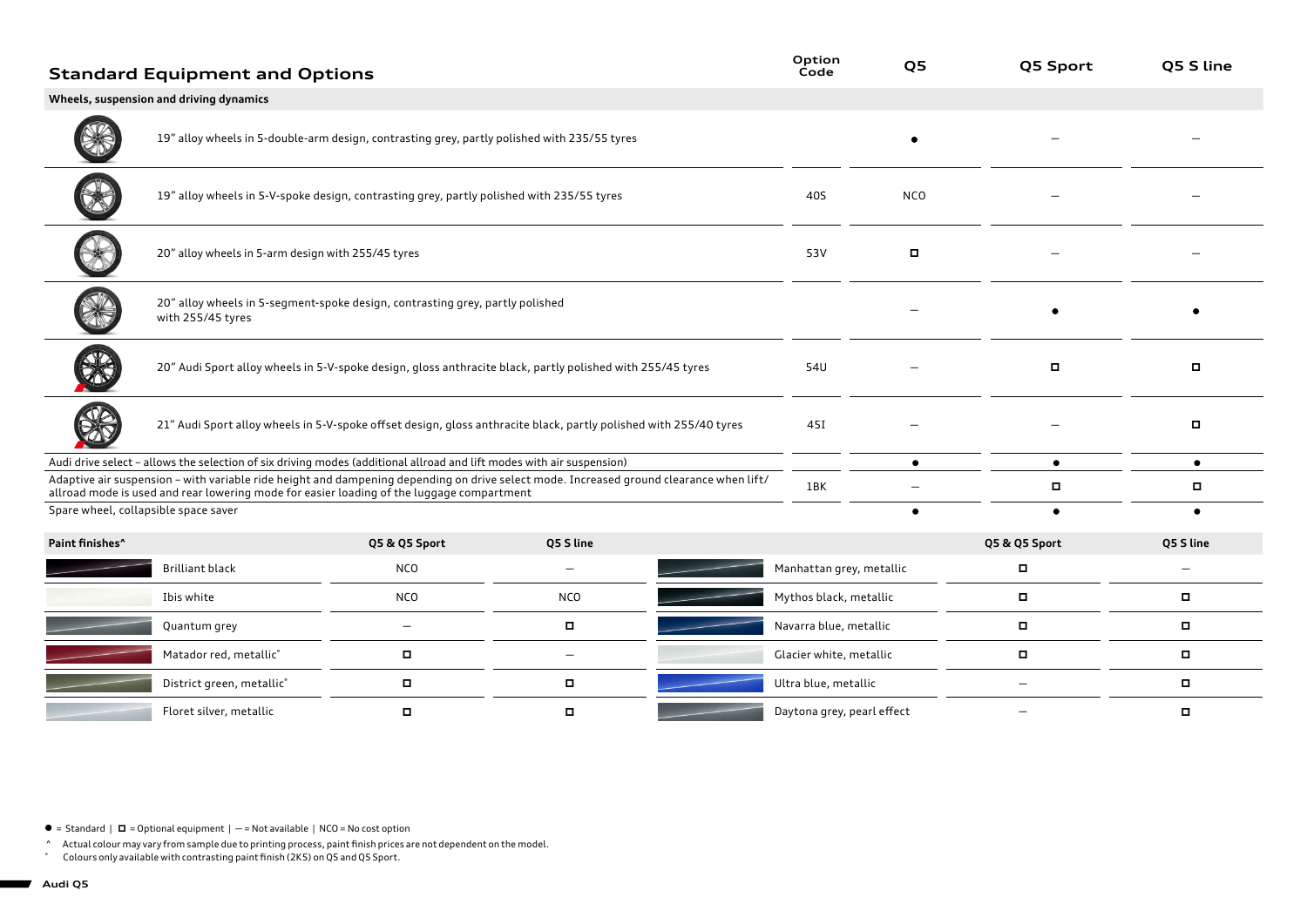| <b>Standard Equipment and Options</b>                                                                                                                                                                                                                                                                                                                             | Option<br>Code | Q5                                | <b>Q5 Sport</b>                | Q5 S line                      |
|-------------------------------------------------------------------------------------------------------------------------------------------------------------------------------------------------------------------------------------------------------------------------------------------------------------------------------------------------------------------|----------------|-----------------------------------|--------------------------------|--------------------------------|
| Assistance systems                                                                                                                                                                                                                                                                                                                                                |                |                                   |                                |                                |
| Audi parking system plus front and rear with visual display, and rear view camera                                                                                                                                                                                                                                                                                 |                |                                   |                                |                                |
| 360 degree cameras - 4 wide-angle cameras cover the entire area immediately around the vehicle, providing a range of different views for<br>even easier manoeuvring <sup>2</sup>                                                                                                                                                                                  |                | Included in Assistance<br>package |                                |                                |
| Audi active lane assist-when activated helps the driver stay in the lane by gentle corrective steering intervention and through steering<br>vibration <sup>2</sup>                                                                                                                                                                                                |                |                                   |                                |                                |
| Lane change warning (side assist) - warns vehicles in the blind spot as well as those approaching rapidly from the side <sup>2</sup>                                                                                                                                                                                                                              |                |                                   |                                |                                |
| Collision avoidance assist-provides additional assistance to the driver with supporting steering torque in critical situations where the driver<br>initiates evasive action <sup>2</sup>                                                                                                                                                                          |                | Included in Assistance<br>package |                                |                                |
| Cross traffic assist rear – supports the driver when reversing out of a perpendicular parking space <sup>2</sup>                                                                                                                                                                                                                                                  |                |                                   |                                |                                |
| Cruise control with braking to maintain set speed and speed limiter <sup>2</sup>                                                                                                                                                                                                                                                                                  |                |                                   |                                |                                |
| Adaptive cruise control with Stop & Go, distance indicator, traffic jam assist and speed limiter <sup>2</sup>                                                                                                                                                                                                                                                     |                | Included in Assistance<br>package |                                |                                |
| Exit warning system - detects cars and cyclists when opening doors and provides a visual warning to occupants                                                                                                                                                                                                                                                     |                |                                   |                                |                                |
| High beam assist - switches automatically between low and high beam                                                                                                                                                                                                                                                                                               |                |                                   |                                |                                |
| Light and rain sensor - automatic control of lights-on function and windscreen wipers                                                                                                                                                                                                                                                                             |                |                                   |                                |                                |
| Park assist – searches for suitable bay and kerb-side parking spaces, and helps to steer the vehicle into the space <sup>2</sup>                                                                                                                                                                                                                                  |                | Included in Assistance<br>package |                                |                                |
| Turn assist - monitors oncoming traffic when turning right at low speeds                                                                                                                                                                                                                                                                                          |                | Included in Assistance<br>package |                                |                                |
| <b>Exterior features</b>                                                                                                                                                                                                                                                                                                                                          |                |                                   |                                |                                |
| LED headlights and tail lights - full LED headlights with daytime driving lights, dipped beam, high beam, position light, all-weather light,<br>turning light, static cornering light and automatic-dynamic headlight range control                                                                                                                               |                |                                   |                                |                                |
| Audi Matrix LED headlights (includes all the features above) - the Matrix beam detects and blanks out oncoming vehicles or vehicles in<br>front, but continues to fully illuminate other areas between and alongside. Includes dynamic cornering light, front and rear dynamic<br>indicators, headlight washer system, and Coming home and Leaving home animation |                |                                   | Included in Technik<br>package | Included in Technik<br>package |
| Digital OLED rear lights including actively changing light graphics when in drive select Dynamic mode and when vehicles approach the<br>stationary vehicle from behind; includes unique Coming home and Leaving home animation (o                                                                                                                                 | OL1            |                                   | о                              | 0                              |
| Black exterior styling package - adds black highlights around the Audi Singleframe, the trim strips on the side windows and the bumpers,<br>front and rear. Includes black roof rails and exterior mirrors in black                                                                                                                                               | 4ZD            |                                   | о                              | о                              |
| Convenience key, full keyless entry and start                                                                                                                                                                                                                                                                                                                     |                |                                   |                                | $\bullet$                      |
| Electric rear tailgate - can be opened and closed with a kicking motion                                                                                                                                                                                                                                                                                           |                |                                   |                                |                                |
| Exterior mirrors; heated                                                                                                                                                                                                                                                                                                                                          |                |                                   |                                |                                |
| Exterior mirrors; heated, folding and auto dimming; kerb-side function on the passenger side                                                                                                                                                                                                                                                                      |                | Included in Assistance<br>package |                                |                                |
| Exterior mirrors; heated, folding and auto dimming with memory; kerb-side function on the passenger side                                                                                                                                                                                                                                                          |                |                                   |                                | $\bullet$                      |
| Body colour paint finish for lower parts of bumpers and wheel arch trims                                                                                                                                                                                                                                                                                          |                |                                   |                                |                                |
| Contrasting paint finish for lower parts of bumpers and wheel arch trims                                                                                                                                                                                                                                                                                          | 2K5/2K8        | о                                 | о                              | о                              |
| Roof rails in aluminium                                                                                                                                                                                                                                                                                                                                           |                |                                   |                                |                                |
| Privacy glass - dark tinted rear and rear side windows                                                                                                                                                                                                                                                                                                            | QL5            | α                                 | $\Box$                         | $\Box$                         |
| Sunroof, panoramic, tinted glass, electrically tilting and opening with electric sun shade                                                                                                                                                                                                                                                                        | 3FU            | о                                 |                                |                                |
| S line body styling including honeycomb Singleframe grille, S front and rear bumpers and rear tailgate spoiler                                                                                                                                                                                                                                                    |                |                                   |                                |                                |

S line body styling including honeycomb Singleframe grille, S front and rear bumpers and rear tailgate spoiler  $-$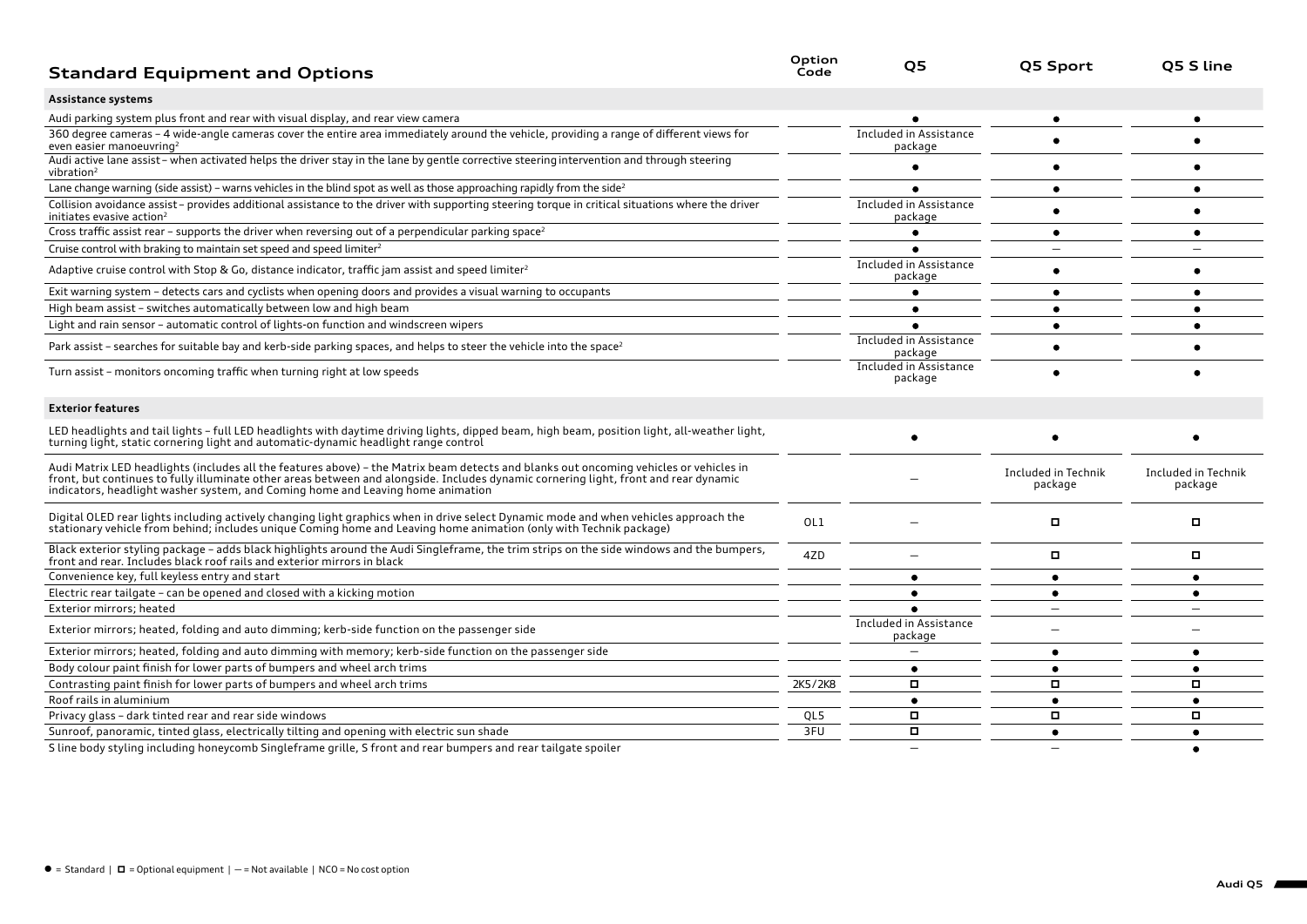| <b>Standard Equipment and Options</b>                                                                                                                                                                                             | Option<br>Code | Q5                       | Q5 Sport                       | Q5 S line                |
|-----------------------------------------------------------------------------------------------------------------------------------------------------------------------------------------------------------------------------------|----------------|--------------------------|--------------------------------|--------------------------|
| Seating and upholstery                                                                                                                                                                                                            |                |                          |                                |                          |
| Sport front seats                                                                                                                                                                                                                 |                |                          | ٠                              |                          |
| Electric seats for driver and front passenger including four-way electric lumbar support                                                                                                                                          |                | $\bullet$                | $\bullet$                      |                          |
| Electric seats for driver and front passenger including four-way electric lumbar support and memory function for drivers seat                                                                                                     |                |                          |                                |                          |
| Leather appointed seat upholstery <sup>8</sup>                                                                                                                                                                                    |                |                          | $\bullet$                      |                          |
| Heated front seats, adjustable in 3 stages                                                                                                                                                                                        | 4A3            |                          | ٠                              |                          |
| Folding rear seat backrest with 40:20:40 split and centre armrest                                                                                                                                                                 |                |                          |                                |                          |
| Rear seat bench plus with sliding and reclining functions                                                                                                                                                                         | 3NS            |                          | Included in Comfort<br>package | $\Box$                   |
| Inlays                                                                                                                                                                                                                            |                |                          |                                |                          |
| Inlays in micrometallic silver                                                                                                                                                                                                    |                |                          | ٠                              |                          |
| Inlays in aluminium rhombus                                                                                                                                                                                                       |                |                          |                                |                          |
| Inlays in fine grain ash, natural grey-brown, natural finish                                                                                                                                                                      | 7TL            | о                        | <b>NCO</b>                     | <b>NCO</b>               |
| Inlays in piano black                                                                                                                                                                                                             | 5TL            |                          |                                |                          |
| <b>Interior features</b>                                                                                                                                                                                                          |                |                          |                                |                          |
| 3-zone deluxe automatic air conditioning with combined charcoal and particulate filter and rear digital display                                                                                                                   |                |                          | $\bullet$                      |                          |
| Accent surfaces in black gloss look; includes lidded storage compartment in centre console                                                                                                                                        | GT6            |                          | $\Box$                         | о                        |
| Auto-dimming interior mirror, frameless                                                                                                                                                                                           |                |                          |                                |                          |
| Bottle holders in all four doors                                                                                                                                                                                                  |                |                          | $\bullet$                      | $\bullet$                |
| Climate controlled beverage holder in front with heating and cooling functions                                                                                                                                                    | 4M9            |                          | о                              | о                        |
| Front door sill trims with aluminium inlays                                                                                                                                                                                       |                | $\bullet$                | $\bullet$                      | $\overline{\phantom{0}}$ |
| Front door sill trims with aluminium inlays, illuminated with "S" design                                                                                                                                                          |                | $\overline{\phantom{0}}$ |                                | $\bullet$                |
| Electrically adjustable steering column with memory and automatic entry and exit functions (Not currently available - Please refer to<br>disclaimer on the front cover of this Specification Guide)                               |                |                          | Included in Comfort<br>package |                          |
| Floor mats at front and rear                                                                                                                                                                                                      |                |                          | $\bullet$                      |                          |
| Front centre armrest, adjustable with storage compartment                                                                                                                                                                         |                | ٠                        | $\bullet$                      |                          |
| Headlining in Titanium grey (in Atlas beige with beige interior trim)                                                                                                                                                             | 6N)            | $\bullet$                | <b>NCO</b>                     | <b>NCO</b>               |
| Headlining in black cloth                                                                                                                                                                                                         |                |                          | ٠                              | $\bullet$                |
| Interior lighting package including ambient lighting - includes courtesy lighting in the exterior door handles, entrance lighting, ambient<br>lighting in the front centre console, footwell lighting at front, inside door handl |                |                          |                                |                          |
| Colour interior lighting package including ambient lighting with 30 selectable colours and 5 colour profiles                                                                                                                      | QQ2            | $\overline{\phantom{0}}$ | о                              | о                        |
| Leather 3-spoke steering wheel with multifunction plus, shift paddles and hands-on detection                                                                                                                                      |                | $\bullet$                | $\bullet$                      |                          |
| Storage package - storage net on the back of the front seat backrests, lockable glove compartment, cup holders in the rear centre armrest,<br>luggage compartment net and tensioning strap                                        |                |                          |                                |                          |

 $\bullet$  = Standard |  $\Box$  = Optional equipment | - = Not available | NCO = No cost option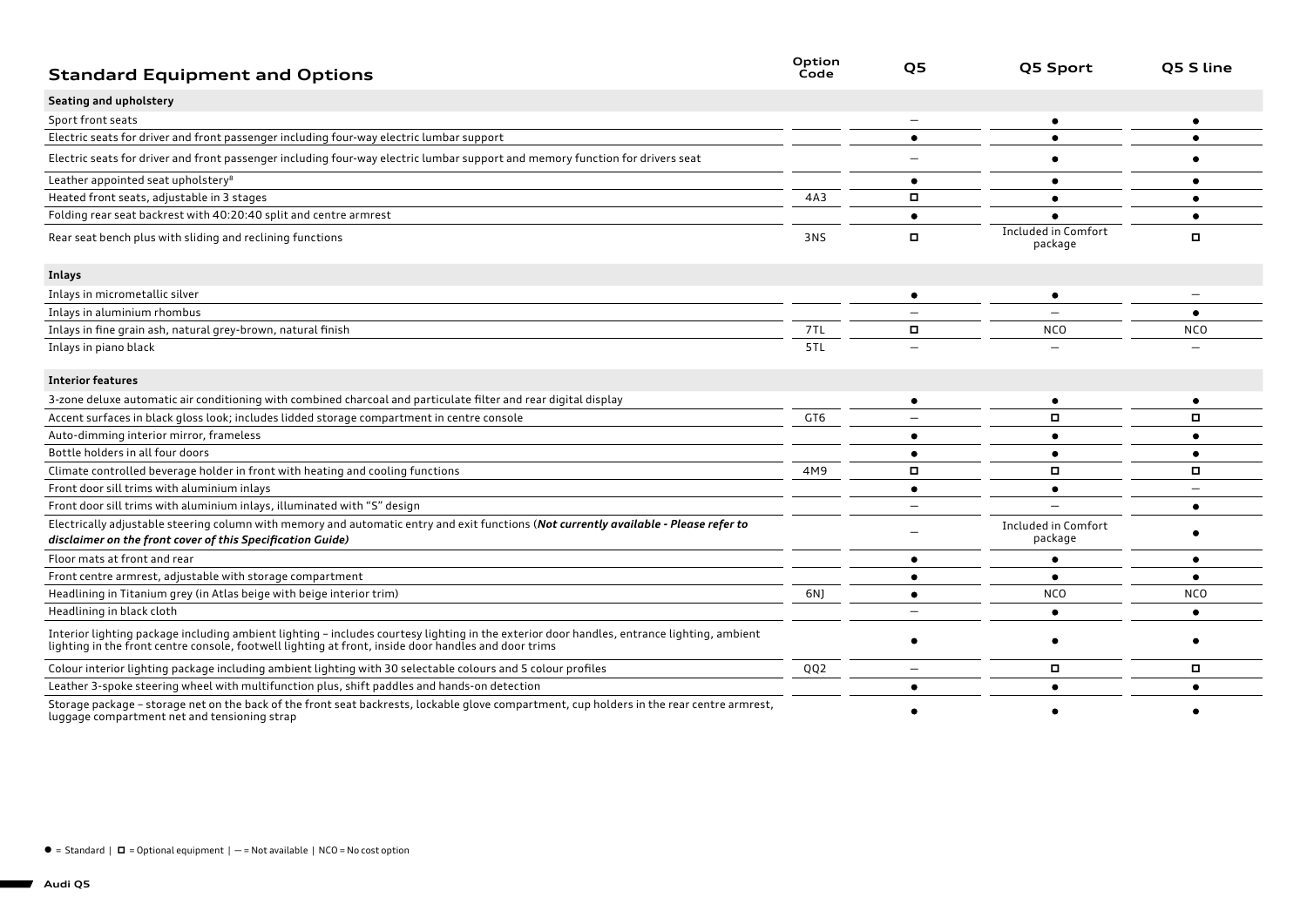| <b>Standard Equipment and Options</b>                                                                                                                                                                                                                                             | Option<br>Code | Q5 | Q5 Sport                       | O5 S line |
|-----------------------------------------------------------------------------------------------------------------------------------------------------------------------------------------------------------------------------------------------------------------------------------|----------------|----|--------------------------------|-----------|
| Infotainment                                                                                                                                                                                                                                                                      |                |    |                                |           |
| Audi connect <i>plus</i> Navigation & Infotainment <sup>+3</sup> services including:<br>Online traffic information with hazard alert<br>Destination entry via myAudi or Google Maps<br>Parking information<br>• Weather<br>$\blacktriangleright$ Fuel prices<br>• Google services |                |    |                                |           |
| Audi connect <i>plus</i> Security & Assistance <sup>14</sup> services including:<br>Car finder with remote signal<br>Remote lock & unlock<br>Emergency call<br>• Online roadside assistance                                                                                       |                |    |                                |           |
| Audi virtual cockpit plus - fully digital configurable instrument cluster with 12.3 inch high resolution colour display                                                                                                                                                           |                | ●  | $\bullet$                      |           |
| Audi music interface - 2 USB interfaces in front with charging and data transfer functionality. Also includes<br>2 USB interfaces in the rear with charging function <sup>5</sup>                                                                                                 |                |    |                                |           |
| Audi smartphone interface - connects to Apple CarPlay and Android Auto via USB to access approved apps via the MMI interface; includes<br>wireless Apple CarPlay <sup>5</sup>                                                                                                     |                |    |                                |           |
| Audi phone box light - supports wireless charging via the "Qi" standard for compatible smartphones and smartphone covers <sup>5</sup><br>(Not currently available - Please refer to disclaimer on the front cover of this Specification Guide)                                    |                |    |                                |           |
| 8 loudspeakers with a total output of 100 watts                                                                                                                                                                                                                                   |                |    |                                |           |
| Audi sound system, 10 loudspeakers including centre speaker and subwoofer, 6-channel amplifier with total output of 180 watts                                                                                                                                                     |                |    |                                |           |
| Bang & Olufsen 3D Sound System - surround sound reproduction via 19 high-performance loudspeakers<br>including subwoofer; 16-channel amplifier with a total output of 755 watts; includes accent lighting of the front door speakers                                              | 9VS            |    | о                              | о         |
| Bluetooth interface with connectivity for 2 devices at once; with music streaming <sup>5</sup>                                                                                                                                                                                    |                |    | $\bullet$                      |           |
| DAB+ Digital radio <sup>6</sup>                                                                                                                                                                                                                                                   |                |    |                                |           |
| Head-up display - in colour with speed, navigation and assistance information                                                                                                                                                                                                     |                |    | Included in<br>Technik package |           |

## **MMI navigation plus**7 **with MMI touch including:**

• Navigation system with high-resolution 10.1 inch touchscreen and handwriting detection

- Voice control with natural speech detection
- 3D map display including places of interest and city models
- MMI search: free-text search with intelligent destination suggestions
- $\bullet$  = Standard  $\mid$   $\Box$  = Optional equipment  $\mid$   $-$  = Not available  $\mid$  NCO = No cost option
- Figures according to ADR 81/02 derived from laboratory testing. Factors including but not limited to driving style, road and traffic conditions, environmental influences, vehicle condition and accessories fitted, will in p from those advertised. Advertised figures are meant for comparison amongst vehicles only.
- The content and scope of the Audi connect plus services offered may vary from time to time. Features vary by model and Audi AG may add. change, replace or remove individual services or features at any time during your subs conditions apply, please visit www.audi.com.au/audiconnectplus-termsofservice for more information. Additional Information about our privacy practices and procedures is contained in our Privacy Policy located at: www.audi.
- 1 Unladen vehicle weight includes driver (75kg) and fuel tank 90% full, calculated in accordance with the current version of Directive 92/21/EEC. Optional equipment may increase the car's unladen weight and drag coefficien speed will be reduced accordingly.
- **2** Audi driver assistance systems work only within system limits and are intended to assist the driver. The driver remains responsible for driving the vehicle and is required to remain attentive at all times.
- 3 Audi connect plus Navigation & Infotainment services. These services are provided through a SIM card permanently installed in the vehicle. The costs of calls and data connections are included in the price of the services delivery. Emergency call and Audi Service Request are valid for 10 years after vehicle delivery. If Audi connect plus services are based on services from third-party providers, permanent availability cannot be guaranteed a
- 4 Audi connect plus Security & Assistance services. These services are provided through a SIM card permanently installed in the vehicle. The costs of calls and data connections are included in the price of the services. Th coverage of the mobile phone network. The services are generally provided for at least 1 year and up to 3 years from vehicle delivery. The emergency call service is provided for up to 10 years from vehicle delivery.
- **5** Please check with your Audi dealer for approved telephones that have been tested by Audi for compatibility.
- **6** Digital radio reception coverage dependent on vehicle location.
- **7** MMI navigation functional features may differ or not be available for the Australian market. Please refer to your Audi dealer for up-to-date information.
- **8** Certain sections of the leather appointed seat upholstery contain man-made material.

## **Vehicle pictured is an overseas Q5 45 TFSI quattro Sport model with optional equipment.**